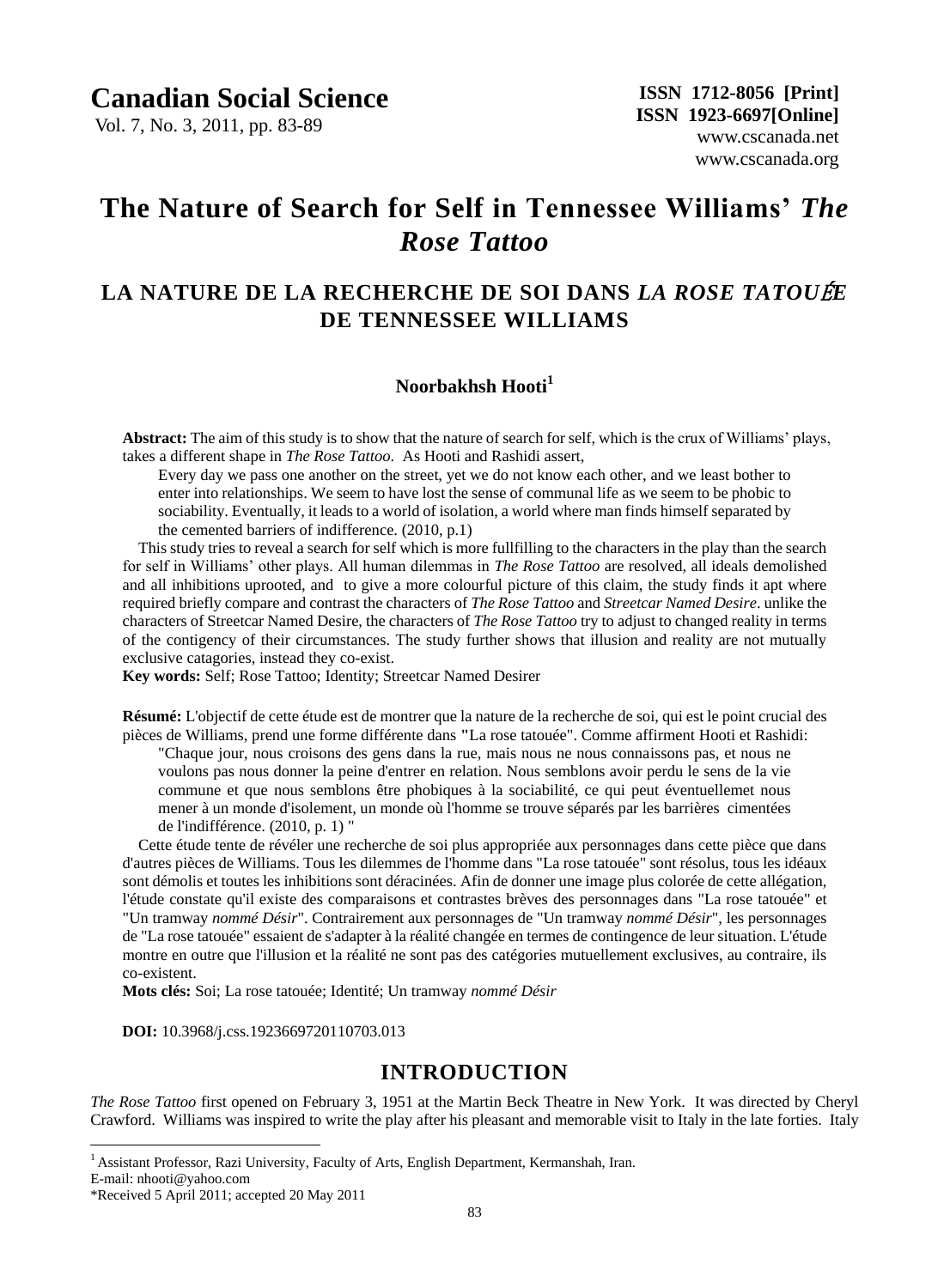is a country which Williams has frequently idealized because it represents to him the embodiment of healthy sensuality. He says: "I have felt more hopeful about human nature as a result of being exposed to the Italians"(qtd. in Hirsch, 1979, p. 40). Williams explicitly admits that the play had an Italian influence, in the sense that it was directly influenced "by the vitality, humanity, and the love of life expressed by the Italian people."(ibid) This play is remarkably different from Williams" other plays like *Cat on a Hot Tin Roof* or *A Streetcar Named Desire*. This difference is not merely at an artistic and thematic level, but also constitutes Williams' reaction against his critics, who in a way sought to typify him as a dramatist on the basis that his plays revolved round only the decadent women of the South and he could respond only to the poetry of decay in Dixieland.

*The Rose Tattoo*, it can be said, sprang out of Williams" fascination for Latin characters and their vibrant way of life. There was always a conflict in Williams' mind between the pure earthiness of these Latin characters and the neurotic females of Southern aristocracy. This conflict finally gave way to a character like Serafina, whose life led him to write one of his most vivid and grotesque plays, which blends together, with humour, the tenderness and the pathos of a semi-heroic frenzy of human passions and predicament. *The Rose Tattoo* not only enhanced Williams" prevalent popularity as a playwright, but also widened his creative horizon, by exposing him to a theme quite distinct from that embodied in his other plays. At the same time, the play brought the playwright closer to the basic human instincts. In his equating of sexuality to religiosity, Williams comes very close to D. H. Lawrence. The entire drama in *The Rose Tattoo* revolves round the equivalence Williams has endeavoured to establish between a woman"s sexuality and the serenity of religious faith, which implies an instinctive and ritualistic relation to the universe.

*The Rose Tattoo* depicts the character of Serafina, who is full of feminine vitality and represents a "woman"s heart passionately in love**"** (Gassner, 1958, p. 93). She equates sex in marriage to almost a religion in itself. As a result of her passionate involvement in marriage and married sex, she comes to attach values to her marriage like faithfulness, chastity and purity. Even after the death of her husband Rosario, she continues to worship him in her memory of their relationship. Thus Serafina not only eulogizes and idealizes her husband when he was alive, but also after his death, till her illusion is cracked by the revelation of her husband"s adultery. This is the moment of real crisis in her life and not the death of her husband per se. After the death of her husband, Serafina detached herself from the real world and forgot even to take care of herself. She had, as it were, put her "heart in the marble urn with the ashes" (p.120), and started living in the world of past, where she could talk only to the ashes and not to real human beings.

The play, being different from the canon of Williams, quite naturally invited reactions of drama critics. One of the most favourable criticisms of the play was by Atkinson in the Sunday Times, who calls the play a "segment of human life torn out of the universe and put on the stage intact--observed and recorded by an artist and not forced into any pattern." (qtd. in Gassner, 1958, p. 92) *TheRoseTattoo* is a play about human impulses and it is for this reason that it has an earthly rhythm, which could be possible because the playwright could empathize the vibrant life of impulses through his prototype Sicilian characters. Gassner (1958, p. 92) said about the lyricism of the play:

Behind the fury and uproar of the characters are the eyes, ears, and mind of a lyric dramatist who has brought into the theatre a new freedom of style. Out of the lives of some simple human beings Mr. Williams has composed a song of earth.

The play abounds in the bustle of the life of impulse. Serafina in some way comes close to both Stella and Blanche in *A Streetcar Named Desire*. She is presented to the audience "tightly" and elaborately dressed, so that she "looks like a plump little Italian opera singer in the role of Madame Butterfly." (p. 94) In fact, she is the local seamstress. She rejoices in being the loved wife of her husband, a mother and a pregnant woman. Her complete faith in her marriage and her husband brings her close to Stella. She treats lovemaking to her husband as an achievement in life. The reason for her almost blind love for her husband, which leads her to idealize him, is that Rosario is the son of a baron. This fact fascinates Serafina and makes her proud of her rose-tattooed husband. Rosario presents to Serafina the mystified 'other,' because she herself is quite coarse. Thus her devotion to Rosario in part springs from the aristocratic background she believes he has. In desiring certain aristocratic refinement, Serafina echoes Blanche, who always glorified the delicacy of aristocratic manners.

The situation in *The Rose Tattoo* seems to be in an opposition to that in *A Streetcar Named Desire*, in which Blanche possesses an aristocratic origin and tries to protect it. On the contrary, in *The Rose Tattoo* Serafina comes from a peasant background, but through her marriage to Rosario dreams of acquiring the aristocratic status. Thus in this play too, like the earlier plays, the quest for identity involves a mental relocation of the protagonist. The coarse origin of Serafina is indicated in Clurman"s statement that she is " a hymn of praise to the unfettered sexual instinct."(qtd. in Hirsch 1951, p. 22) Serafina worships sex as a mode of transcendence. She says," To me the big bed was beautiful like a religion" (ibid). It can be argued that the choice of a protagonist like Serafina is to depict a contrast to the refined consciousness of Blanche in *A Streetcar Named Desire*. In other words, Serafina in many ways is an antithesis to Blanche.

Although *The Rose Tattoo* is different from *A Streetcar Named Desire* in terms of the background of the protagonist, the trajectory of search for self in the play is somewhat similar to that in *A Streetcar Named Desire*.What makes the search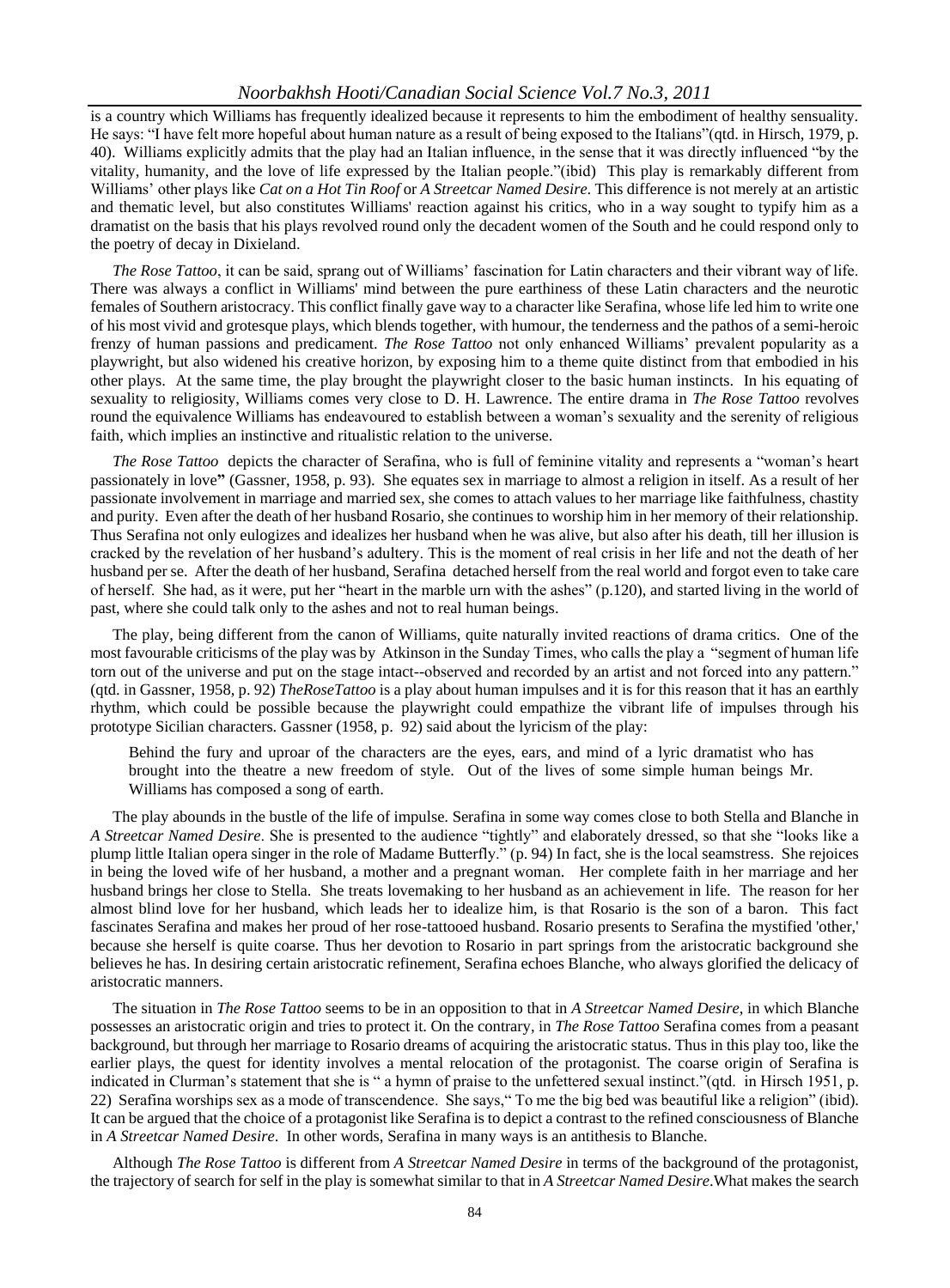for self in the play comparable to that in *A Streetcar Named Desire* is the fact that illusion obstructs the perceptions of life in both the plays. Serafina lives in a world of illusion, as does Blanche in *A Streetcar Named Desire*, about the imagined perfection and conjugal fidelity of her husband Rosario. She believes that her husband is as devoted to her as she is to him. Perhaps the difference between Serafina and Blanche lies in the fact that unlike Blanche, Serafina tries to adjust to a changed reality in terms of the contingency of her circumstances. There is a serious identity crisis in the life of Serafina, because even after the death of Rosario, she continues to admire him as her ideal hero. Through the memories of her companionship with Rosario, Serafina creates an imaginary world for herself in which she lives, putting her "heart in the marble urn with the ashes" (p. 120). It is interesting to observe that while in A Streetcar Named Desire, Blanche's quest for self involves a tragic relocation of self from past to present, in *The Rose Tattoo* Serafina seeks to relocate herself from present to past. Serafina"s emotional dependence on the memories of lovemaking to Rosario is a necessary device, which sustains her "self". It is evident from the reading of the play that Serafina"s search for self is more complex than that of any other characters of Williams. This is because Serafina"s mental relocation is not just a one-way journey. After the death of Rosario, she is cut off from the present and is transported into the world of past. However, when Rosario"s true character is revealed to her, she is once again brought back to the present reality. Thus the significance of *The Rose Tattoo* lies in the process that exhibits a complete cycle in the process of search for self. While Blanche is a victim of her ideal image of aristocracy and Belle Reve; Serafina can be seen as a victim of her past experiences rather than of theoretical notions of life. The element of illusion in Serafina"s character lies in her idealized memories of Rosario, though the married sex with him is very real. Thus in *The Rose Tattoo* Williams has depicted a complex interrelationship between illusion and reality**.** Unlike in *A Streetcar Named Desire*, illusion and reality in this play are not mutually exclusive categories. Instead, they co-exist**,** thereby simultaneously problematizing and facilitating the quest for identity.

Seraphim"s life after the death of her husband becomes temporally frozen, in the sense that she is unable to accept the reality of her husband"s death. While Blanche found solace in seeking young men to resist death, through desire, Serafina has created a world of memories to live with. In this world of memories, Rosario becomes a legend for her. She decides to live a chaste life, negating her sexuality and also imposes this idea of chastity on her daughter. Her sexuality expresses itself only in her memories, as she says:

I remember my husband with a body like a young boy and hair on his head as thick and black as mine is and skin on him smooth and sweet as a yellow red petal. At night I sit here and I am satisfied to remember, because I had the best…And I would feel cheap and degraded and not fit to live with my daughter or under the roof with the urn of his blessed ashes, those ashes of rose … I know what lovemaking was. And I"m satisfied just to remember. (Williams, 1968, p. 104)

Thus like in other plays of Williams, in this play too there is a powerful impact of the dialectics of past and present on the "*self'* of the protagonist. Serafina"s denial of her present loneliness could also be, in part, due to her inability to find a substitute for Rosario. That is why she prefers to live a simple and chaste life, like that of a nun. This is evident when she says:

… if after that memory, after knowing that man, I went to some other, some middle aged man, not young , not full of young passion, but getting a pot belly on him and losing his hair and smelling of sweat and liquor – and trying to fool myself that was love-making… (ibid)

Serafina has been so fulfilled in married love with Rosario that she has reached the point of renunciation. In a sense, she enjoys the memories of her relationship with Rosario more than the actual living moments she spent with him. There is an idealization of Rosario through memory and Serafina feels insecure to come out of this world of self-sustained illusion.

### **ARGUMENT**

It is a well known fact that Williams was a kind of hypersensitive and neurotic person. His works truly reflect his inner self. As he was frustrated and lonely, he could reach into the problems of persons with psychic aberrations. He tried to present the spiritual and emotional inner world of his characters. As Williams himself said:

I've always regarded myself as an incomplete person, and consequently I've always been more interested in my own kind of people, you know, people that have problems, people that have to fight for their reason, people for whom the impact of life and experience from day to day, night to night, is difficult, people who come close to cracking. That's my world, those are my people. And I must write about the people I know. Perhaps that limits me, I'm sure it must limit me as an artist, but nevertheless I couldn't create believable characters if I moved outside of that world ( qtd. in Terkel, 1986, p. 83).

In his Memoirs, Williams said: " A man must live through his life's duration with his own set of fears and anger, suspicuions and vanities and his appetites, spiritual and carnal. Life is built of them and he is built of them" (qtd. in Allen, 1956, p. 246).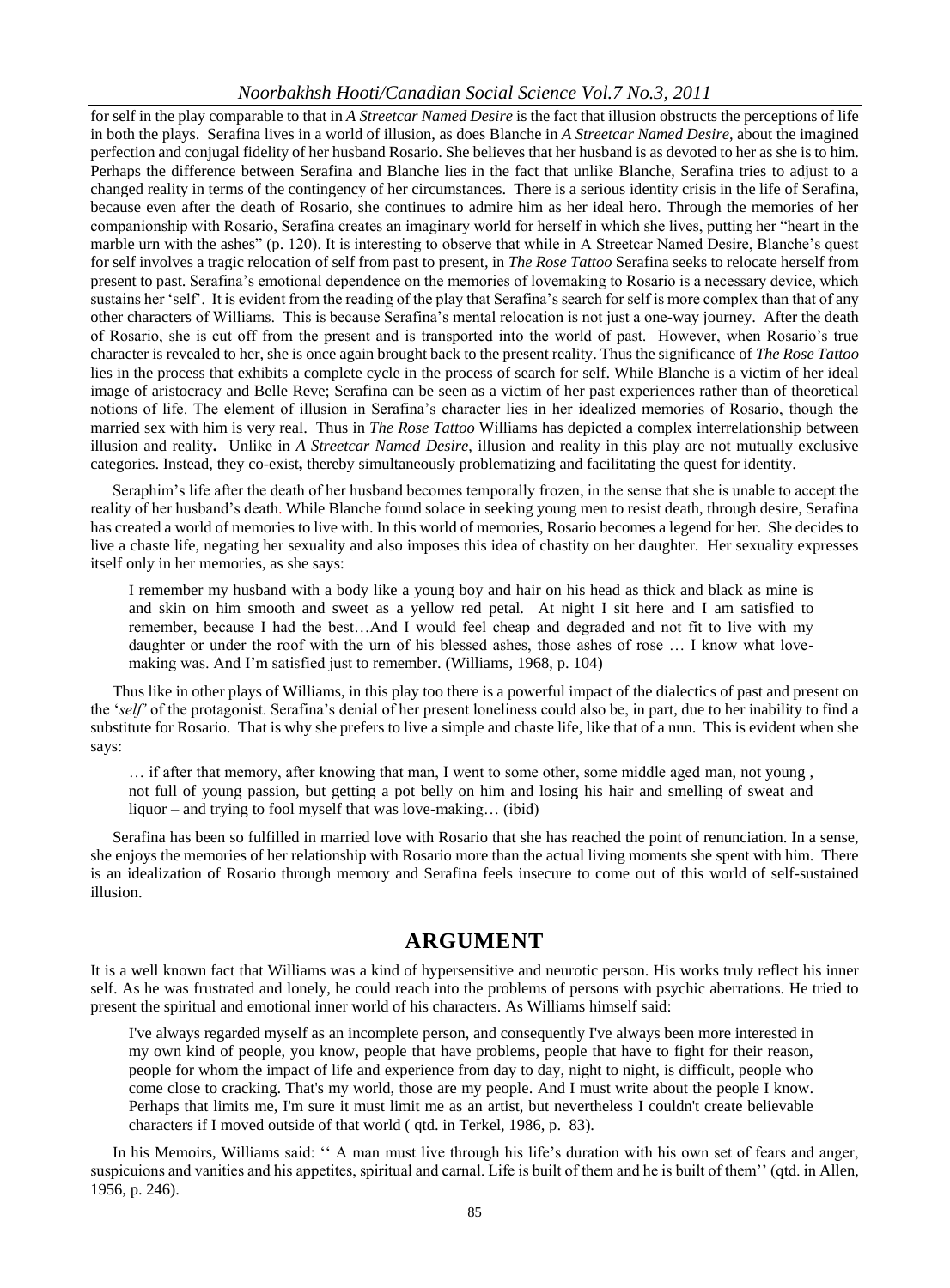Hence, Williams through his pertinent characterization in *The Rose Tattoo* has given a very vivid picture of the *Nature of Search for Self* in the play, especially by presenting the contradictory values. Williams (1978) said that his intention of presenting the conflicts between values is to get the best out of the running time. Tischler (1997) claimed that Williams' characters are like aliens with peculiar hunger and unfullfilled needs. Williams' alienated characters are in ceaseless struggle to find their self, and the nature of their struggle and their values remain eternal. Accordingly Hooti  $(2010, p. 89)$  gives apt comments on  $20<sup>th</sup>$  cntury heroes, which can quite pertinently include Williams' characters as well, as he says"" the heroes portrayed are the persons who are neurotic, mentally and emotionally crippled. There is an atomosphere of moral unease and uncertainty, a collapse of faith in the accepted patterns of social relationships"".

 In the depiction of the inner life of his characters, Williams has employed supreme craftmanship. This is evidently found in Serafina"s complex character. The complexity of the character of Serafina lies in the fact that Williams has been successful in depicting the rise of an earthly character like Serafina to a spiritual level. Her sexual experiences with Rosario have been transformed into a spiritual experience. She can be seen as a woman who is the victim of sex in head, rather than in body, in D. H. Lawrence's paradigm. The nights spent with her husband have had a tremendous psychological impact on Serafina. The memories of these nights have become a kind of religion for her. This shift in sexuality from a physical dimension to a mental level is the most vital aspect of search for self in the play. In the words of Hirsch (1979, p. 42), " a tempestuous yet oddly chaste sex-singer, she celebrates the body with a kind of virginal astonishment." Serafina"s pious and spiritual attitude to sex indicates that she believes in the transcendental power of sex. In a sense, it is the death of her husband which foregrounds for her the spiritual possibilities of sexuality. Serafina"s discovery of her sexual needs is closely linked to the loss of her husband.

The real identity crisis in Serafina"s life arises after the death of her husband. As long as Rosario was alive, Serafina always felt protected and fulfilled. In a sense, Rosario was the defining force of her identity as a woman who likes to surrender before her husband, as does Stella in *A Streetcar Named Desire*. The death of her husband changes her stable reality and exposes herself to a contingent situation. Stella, Blanche and Serafina can be seen as being interconnected, in the sense that these three women exhibit the different possibilities of feminine identity in the presence and absence of men in their lives. In spite of the intrusion of Blanche, the happy married life of Stella remains intact. Blanche is eliminated from the scene and Stella continues to have the presence of her dominating husband. If the similarities in the characters of Stella and Serafina are acceptable, as a corollary it follows that *The Rose Tattoo* provides in the character of Serafina a hypothetical extension of Stella"s character. Serafina could never have thought of the possibility of being deprived of the companionship of Rosario. She tries to cope with this loss in two stages. At first, she lives in the memory of her past experiences and then seeks a practical outlet to her grief in the form of her encouragement to another man.

The element of illusion enters in Serafina"s construction of her "*self'* with reference to the idea of perfection of her marriage and her husband. She victimizes herself by creating a false impression of Rosario as the ideal man, who can not be substituted by another man. The search for self in *The Rose Tattoo* takes a slightly different trajectory in contrast to other plays of Williams. In *The Rose Tattoo*, Williams intends to be different in his portrayal of Latin characters and wishes to highlight the extreme earthiness of his characters. However, he ends up in depicting their spiritual transcendence, in the character of Serafina, which differentiates the play from his other plays. Serafina"s isolating herself from the society indicates a situation where she has no alternatives, though this may be her illusion. Her worship of Rosario is not merely a reflection of her conjugal fidelity; it also reveals the ideal image of man she has created in her mind. She firmly believes that no other man in this world can meet the criteria of her image of a perfect man. That is why she withdraws herself into loneliness, in contrast to the promiscuity of Blanche.

Although there may be parallels in Serafina"s search for self to other characters in Williams" plays, there is a point of departure from the familiar to the unfamiliar. The most striking aspect of Serafina"s quest for her identity is the process of her adjustment to the reality. Unlike Blanche, Serafina is able to sustain the loss of her illusions about the past and positively seeks a working solution to her loneliness. It is as though Williams has presented the problem of self through characters like Stella and Blanche and leaves these characters unsuccessful in discovering their identity. However, in *The Rose Tattoo*, Williams presents almost a familiar problem in the life of a woman and completes her search for self. Serafina"s life shows that a woman cannot discover her self either through a complete surrender to her man, as does Stella, nor can she experiment with many men, a solution which Blanche seeks. Instead, the search for self lies between the two extremes represented by Stella and Blanche. Williams proves this hypothesis in *The Rose Tattoo* through the character of Serafina, who is able to balance her obsession with a single ideal man in her life with a realistic solution, without following the dangerous path of promiscuity.

Serafina"s notions not only influence her social life, but also percolate down to her relationship with her daughter Rosa, who is in love with a sailor. Serafina becomes so obsessed with her sexual spirituality that she does not allow her daughter to experience the usual girlhood romance. After the death of her husband, Serafina"s behaviour towards her daughter points to several complexities. The prescriptive attitude of Serafina towards her daughter points to her maladjustment. There is a duality in Serafina"s relationship with Rosa. On the one hand, she attempts to impose her inevitable renunciation on Rosa, on the other hand it is likely that she feels jealous of her own daughter. Rosa has her lover with her,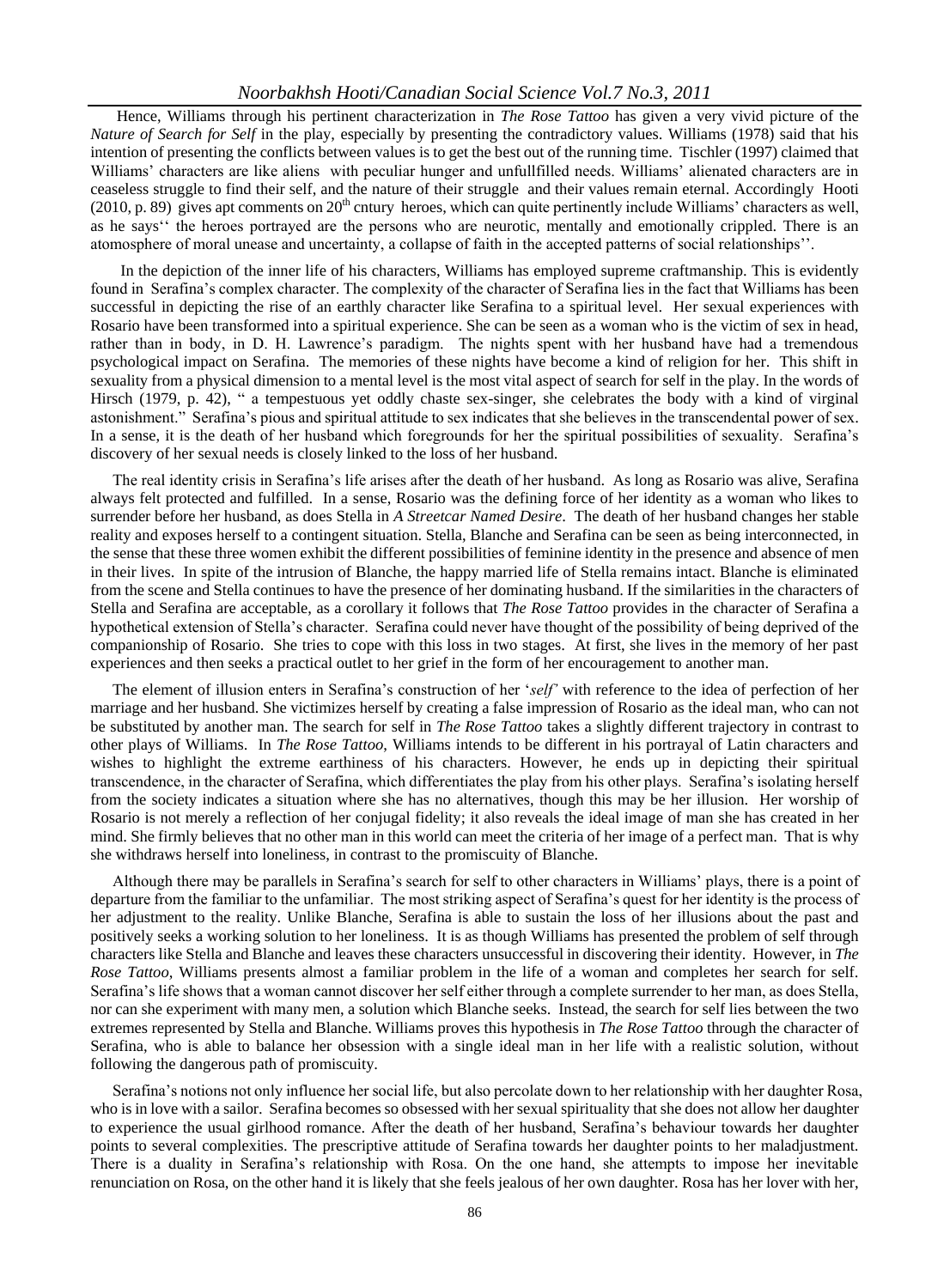whereas Serafina has lost her husband/ lover. This duality in her treatment of her daughter depicts a crisis in Serafina"s search for self. Her inability to understand the emotional and romantic needs of a grown-up daughter confirms the maladjustment of her personality.

As has been discussed, after the death of her husband, Serafina"s search for self manifests two stages. In the first stage, she struggles hard to maintain the memories of her conjugal experiences and turns into almost a nun. In the second stage, she has to cope with the revelation of her husband"s adultery and his being a smuggler. The second stage proves to be the real testing ground for Serafina"s patience. The revelation of Rosario"s unfaithfulness completely shatters the legend, which Serafina has woven in her memory about the perfection of her man. This crisis accelerates her search for self. She finds it difficult to tolerate a more severe loss in her life than her husband"s death, which is the loss of her pleasant memories about him. At this juncture, Serafina feels a vacuum in her life, because the spirituality of love has been shattered. Alvaro, though by no means is a match for Rosario, provides her the much needed relief from her melancholy. It is the revelation of Rosario"s true character and the entry of Alvaro prompts Serafina to adjust to the reality. As has been said by Tischler (1961, p. 171),""With the prospect of a fresh love in her life, Serafina lays aside her despair over Rosario… Again we see her sitting primly, as in the first scene, looking plump and ready for love"".

*The Rose Tattoo* provides a new dimension to the search for self dramatized in the play. While the other plays only depict the identity crisis of characters who are perpetually trapped in the dialectic of illusion and reality; *The Rose Tattoo* offers a pragmatic solution to this problem. Serafina"s shattering of the illusion of perfection about her marriage does not leave her a broken character, like Blanche in *A Streetcar Named Desire*. On the contrary, this crisis leads her to seek an alternative mode of existence, which is a fine balance between a spiritual escape from reality and an uncontrolled indulgence. Serafina"s choice suggests that many complexities of life can sometimes be resolved through simple choices, which are otherwise overlooked.

Although the crude and rustic truck driver Alvaro can, at his best, be the parody of the aristocratic refinement of Rosario, his role in Serafina"s quest for self is crucial. The presence of Alvaro initiates the process of Serafina"s adjustment to reality and brings her out in the open from her self-created prison of loneliness. There are some superficial resemblances between Rosario and Alvaro. For example, he has as impressive physique as Rosario had and like Rosario, he too is a truck driver. However, apart from these superficial similarities to Rosario, there is nothing graceful in the character of Alvaro, which would make him a complete substitute for Rosario. The only significance of Alvaro in the play is that he is simultaneously responsible for hurting and soothing Serafina. He says to her, " Love and affection is what I got to offer on hot or cold days in this lonely world … and is what I am looking for." (Williams, 1968, p. 119) It is also interesting to observe that after the entry of Alvaro, *The Rose Tattoo* seems to degenerate from a high drama to a farce.

Before the entry of Alvaro, Serafina appears to be a maladjusted character. The function of Alvaro in Serafina"s search for self is to force her to face the reality of her husband"s unfaithfulness and seek an alternative and contingent fulfillment of her *self* through Alvaro. This function of Alvaro is indicated by the fact that right from the beginning, Serafina and Alvaro seem to make a good match for each other. As Tischler (1961, p. 171) says, in Alvaro, Serafina finds "her husband"s torso supporting the head of a half-wit." Moreover, other accompanying events force Serafina to entertain Alvaro. She has already lost the pride in her husband"s purity after talking to Estella Hohengarten, when she comes to know about her deceased husband"s infidelity. The only hesitation in her mind in allowing proximity to Alvaro is the fear of social reaction, particularly, the fear of her daughter Rosa"s reaction. However, she finds a way out to this dilemma, in welcoming Alvaro secretly through the back door, after sending him out from the front door.

Alvaro has been presented as a foolish character. It has been depicted in the play that Alvaro has a family tradition of idiocy. His grandfather was the village idiot and his father was born out of the union of an idiot with a woman who stumbled on a rock while running away from him. Alvaro lacks manners characterized by aristocratic refinement and his seduction of Serafina appears more comic than romantic. For example, while groping in his pocket, he drops a contraceptive on the floor. This outrages Serafina and she orders him out. Before leaving Serafina"s house, he reveals to her the rose tattoo on his chest, thinking that it would certainly impress Serafina. Alvaro has his own materialistic considerations in pursuing the widow. He obviously evaluates the prospect of financial security through his union with Serafina, having lost his job. Irrespective of his coarseness and a calculated approach, Alvaro plays the role of a catalyst in Serafina"s search for self.

Alvaro"s presence brings out Serafina"s dormant character, which is quite distinct from the other Southern women of Williams. The action of the play shows that Serafina is not really thwarted by the death of her husband, as far as love-making is concerned. Her initial hesitation and withdrawal from the world was due to the fact that she had created an ideal image of her husband"s loyalty and love to her. After the disclosure of her husband"s unfaithfulness, she is now emotionally free to welcome Alvaro. The substitution of Rosario by Alvaro has a deeper symbolism, than it appears, regarding Serafina"s search for self. Rosario represents an ideal, through his aristocratic refinements. In accepting Alvaro as an alternative to Rosario, Serafina manifests two important things. First, her acceptance of Alvaro indicates the curing of her social maladjustment. Second, in accommodating the idiotic Alvaro, she abandons all the aristocratic hypocrisy, characteristic of Rosario, and embraces the absolute earthiness in love, represented by Alvaro.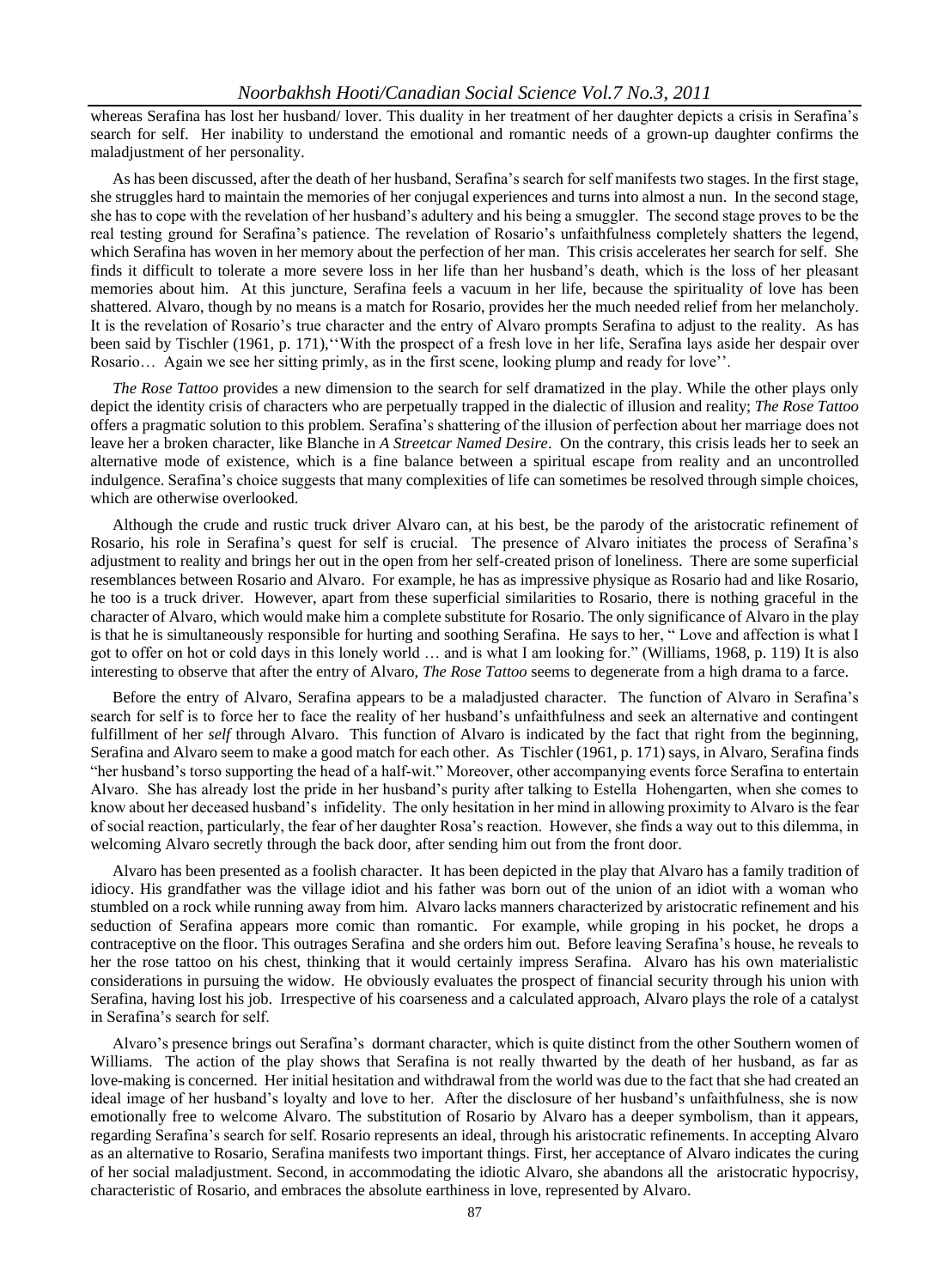Alvaro completes Serafina"s search for self by compelling her to get rid of her shame in falling in love with another man. At first she attempts to keep her affair with Alvaro a secret, particularly from her daughter Rosa. However, Alvaro foils Serafina's efforts to maintain a secrecy about their relationship, which out of his foolishness, he makes public. At the end of the play, Alvaro is seen standing at the top of a hill, displaying his bare tattoo chest, while the whole community laughs at him, as he openly declares his love for Serafina**.** Kerr noted ""The heroine…. has been presented to us as a quicksilver compound of physical passion, intense idealism, and hysterical religiosity. That a single sexual act should reduce these qualities to a happy harmony is implausible." (qtd. in Hirch, 1979, p. 43)

However, what *The Rose Tattoo* depicts is the tangible completion of the search for self, unlike the ambivalence of the other heroines in Williams" plays. As Hitchcock (1993) commented, Williams" characters are in incessant search for the complementary "*self'.*

 Serafina is able to evolve and accept alternatives and although she exhibits slavery to illusion and maladjustment, she is able to emerge out of them victoriously. Her decisions reveal that as an individual and as a woman she has realized her needs. Alvaro certainly helps her to shed off the last impediment in her self-awareness, in the form of shame, when she has already lost her daughter Rosa, metaphorically though, before whom she particularly feels ashamed of her affair with him.

Rosa can be seen as an inverted self of Serafina. The dramatic function of Rosa is to hypothetically project the trajectory of Serafina"s search for self. Rosa is initially subdued by her mother, who does not allow her the normal romance of puberty. Serafina attempts to force Rosa also to live a life of renunciation, as she herself leads after the death of her husband. Serfina after the cremation of her husband keeps his ahes in a marble urn. She behaves as if she is demented. For three years she sits at a sewing machine and never puts a dress on nor goes out of the house. Once she has her daughter locked up naked for a week. In utter desperation her daughter cuts her wrist.

She wants me to be like her, a freak of the neighbourhood , the way she is!, net time next time, I won"t cut my wrist but my throat. I don"t want to live locked up with a bottle of ashes! ( Williams, 1968, pp. 35-36).

Serafina locks up the clothes of her daughters so that she cannot go out to meet her boyfriend. She does not even allow Jack to come to her house to meet Rosa. Rosa says: "" I"m so ashamed I could die… She never puts on a dress, she stays all the time in that dirty old pink slip! And talks to my father"s ashes like he was living"" (p. 38).

She imposes a forced separation from her lover on Rosa. She even hides Rosa"s clothes so that she cannot take her final exams. Serafina"s overall presentation makes Rosa feel embarrassed. She says to Serafina, "Mama, you look disgusting."(p. 101) These words further accelerate the process of Serafina"s self- realization. She becomes over -possessive about Rosa after she is informed by two "female crowns" about Rosario"s being a thief and an adulterer. Her shaken belief in Rosario makes her suspicious of Jack, Rosa"s lover; that is why she takes a promise from him to honour Rosa"s innocence, while Jack and Rosa were to go on a picnic with the graduating class.

Rosa, contrary to her mother"s expectations, is a passionate female and desperately desires to fulfil her love, before her sailor lover leaves. Rosa thus represents the *carpe diem* motif in the play. She does not live by empty ideals. Her concern is with the immediate reality before her. The following conversation between Jack and her, reveals Rosa"s liberated psyche.

> JACK: I – feel like a – heel! I feel like a rotten heel! ROSA: Why? JACK: That promise I made your mother. ROSA: I hate her for it JACK: Honey – Rosa, she – wanted to protect you.(p. 127)

Rosa does not heed to her mother"s warning because despite Serafina"s efforts to maintain secrecy, Rosa knows about her mother"s clandestine involvement with Alvaro. In a sense, in her outrageous behavior towards her mother, Rosa seems to be blackmailing her mother for the affair with Alvaro. Whatever, may be the truth, Rosa starts her girlhood without any inhibitions of romantic ideals. Her approach to fulfillment in love is very pragmatic.

### **CONCLUSION**

Williams wants to express a shock which, seems to derive from his sense of the vulnerability of the social world, the delicacy of the membrane that separates us from pandemonium. Williams(1986) stated in Delvin that man is the victim of the circumstances and he is not responsible for what he does. He prefers to step outside of time altogether, for him the modern world is as a menace, its political parody, its physical oppressiveness and its spiritual and sexual debilitations leave the individual with nowhere to go but to a reinvented past. The past is a place of the safe haven where there is no corruption and where life can finally exist as an aesthetic gesture. This oscillation between present to past shows the conflict between man"s private self and public self. As Maleki and Hooti (2010, p. 178) comment, "" the need for search